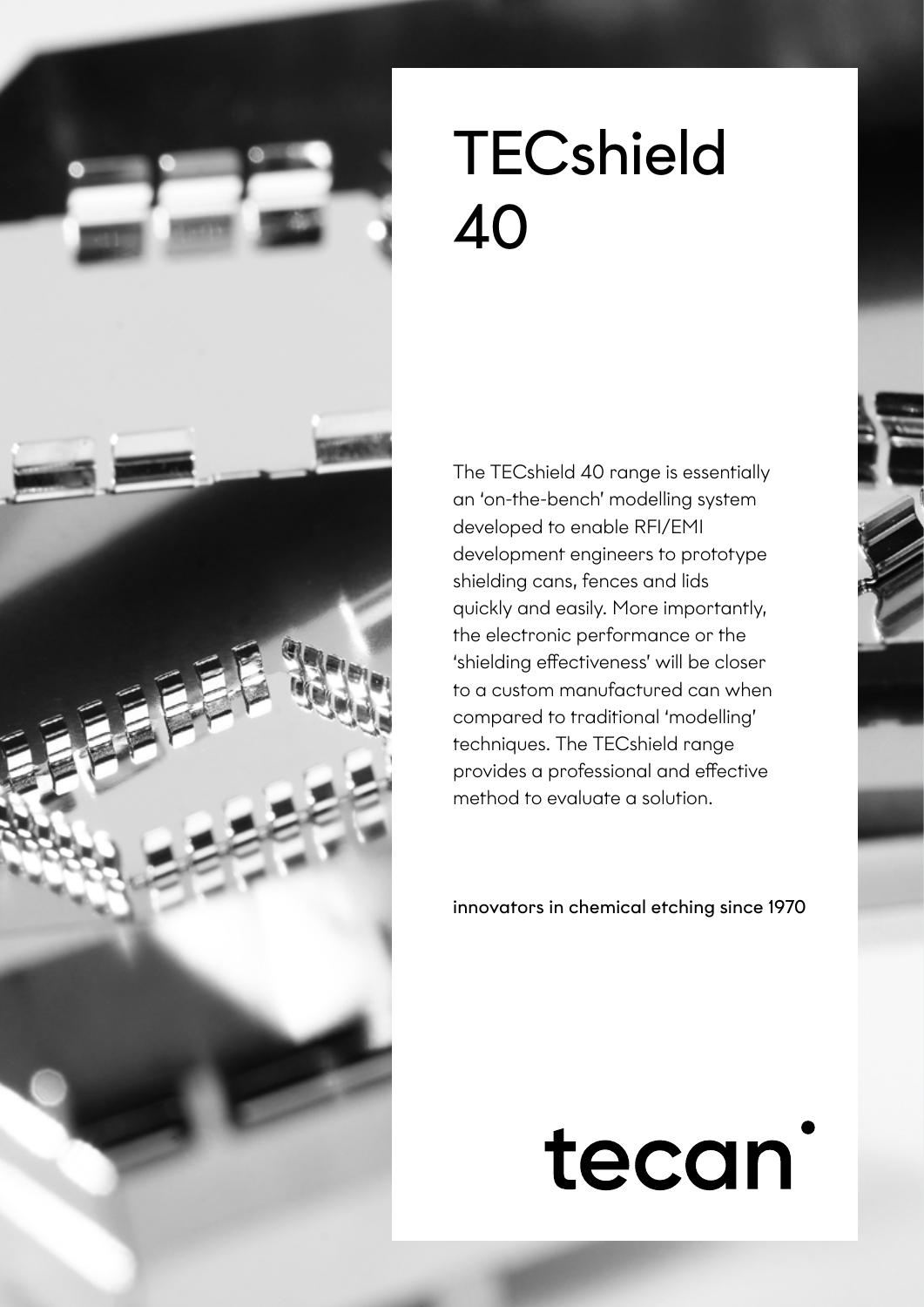The TECshield 40 range is essentially an 'on-the-bench' modelling system developed to enable RFI/EMI development engineers to prototype shielding cans, fences and lids quickly and easily.

More importantly, the electronic performance or the 'shielding effectiveness' will be closer to a custom manufactured can when compared to traditional 'modelling' techniques. The TECshield range provides a professional and effective method to evaluate a solution.

#### **Concept**

The etched fold line principle used in the design and construction of photo chemically machined shielding cans provides an easy method of assembly. As 'Origami' is for paper, the use of TECshield, with its etched fold lines, can be likened to starting with a blank sheet of paper.





- Cut-and-form sheet solution
- Fast screening evaluation
- Available from stock
- Fast, convenient and cost effective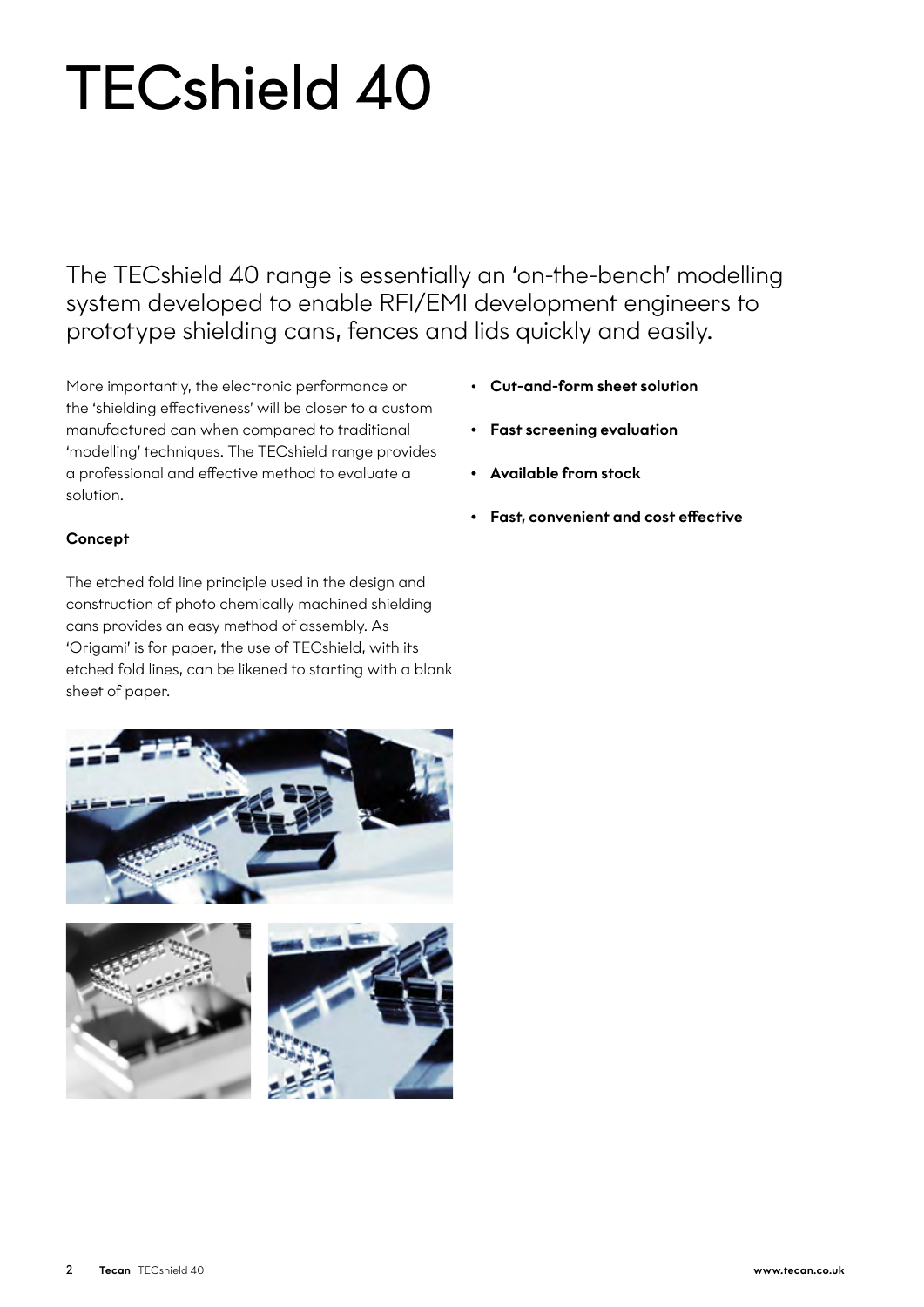TECshield has the appearance of metal graph paper. It is copper sheet with a semi-etched cut-n-fold grid system at a pitch of 0.2". It is electroplated with Bright Acid Tin for long life solderability.

**TECshield plus** is the same concept but with hexagonal shaped holes positioned within individual grid squares. This is to prevent 'Hot-Boxing' which occurs when heat generating components are enclosed in an air tight shielding can.

TECwall as its name suggests is pre-fabricated strips supplied in sheet form. Each TECwall sheet consists of twelve strips giving thirty-three segments each with a centrally placed pin (see fig.1). Surplus pins can be simply broken off. Using TECwall, cans and fences can be constructed with removable covers fabricated from TECshield or TECshield Plus.

TECpack 3-in-1 is now available which contains each of the Tecshield 40 range.



TECwall 40

TECpack 40 3-in1

The TECshield 40 range is supplied in 370 x 280mm sheets, the top margin is 30mm and the side borders 10mm. TECshield and TECshield plus have 51 x 66 squares @0.2" (5.08mm) pitch.



Method - The idea is simple:

- First, take a felt tipped pen and draw onto the TECshield sheet the flat development of the shielding can to be made, being careful to adopt the pre-etched grid system.
- Next, take a strong pair of scissors and cut around the shape. The semi-etched grid lines make cutting regular and easy.
- Then, simply fold all four sides of the can to 90 degrees. If required, the joins can easily be soldered to form an air tight enclosure.